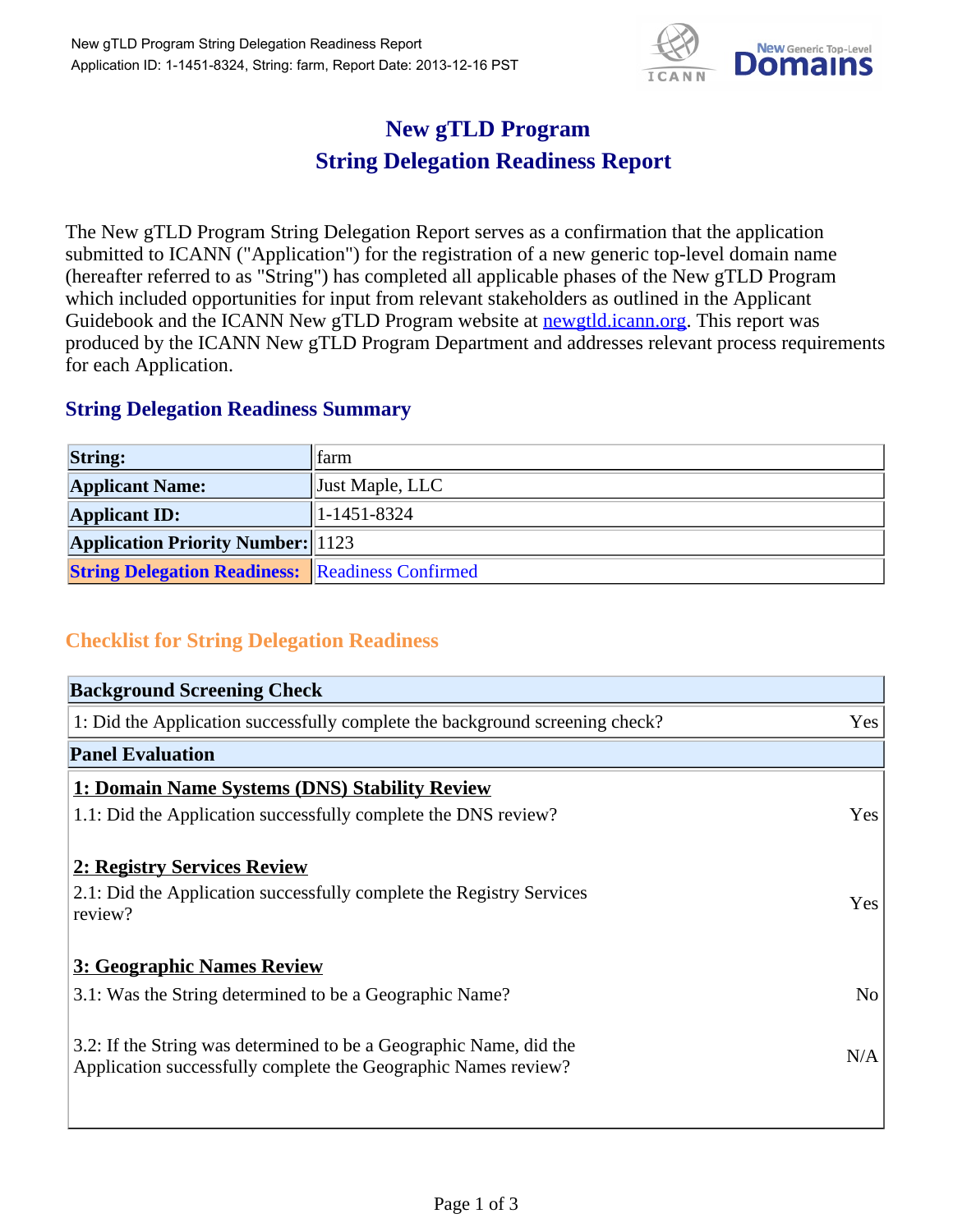

| <b>4: Financial Review</b>                                                  |     |
|-----------------------------------------------------------------------------|-----|
| 4.1: Did the Application successfully complete the Financial Capability     | Yes |
| review?                                                                     |     |
|                                                                             |     |
| <b>5: Technical Review</b>                                                  |     |
| 5.1: Did the Application successfully complete the Technical and            |     |
| <b>Operation Capability review?</b>                                         | Yes |
|                                                                             |     |
| <b>6: String Similarity Review</b>                                          |     |
| 6.1: Was the Application determined to not be confusingly similar to other  | Yes |
| applied for strings, including through String Confusion Objections?         |     |
|                                                                             |     |
| 6.2: If the Application was determined to be confusingly similar to other   |     |
| applied for strings, including through String Confusion Objections, did the |     |
| Application prevail in the string contention resolution process (CPE,       | N/A |
| Auction, and/or Self-Resolution of String Contention via                    |     |
| withdrawal/termination of all other members in contention)?                 |     |

| <b>Public Comment Period</b>                                                                                                                                                                   |                |
|------------------------------------------------------------------------------------------------------------------------------------------------------------------------------------------------|----------------|
| 1: Was the public provided an opportunity to submit comments on the Application?                                                                                                               | Yes            |
| 2: Were comments for the Application considered by evaluation panels?                                                                                                                          | Yes            |
| <b>Objection Process</b>                                                                                                                                                                       |                |
| 1: Were objections filed against the Application?                                                                                                                                              | N <sub>0</sub> |
| 2: If objections were filed against the Application, did Applicant prevail in the dispute<br>resolution proceedings for all Legal Rights, Limited Public Interest and Community<br>Objections? | N/A            |
| <b>Governmental Advisory Committee (GAC) Advice</b>                                                                                                                                            |                |
| 1: Did the GAC have an opportunity to provide advice for the Application?                                                                                                                      | Yes            |
| 2: Did the GAC provide consensus GAC advice that the String should not be approved by<br>the ICANN Board?                                                                                      | <b>No</b>      |
| 3: If the GAC provided consensus GAC advice to the ICANN Board, did the ICANN Board<br>(or New gTLD Program Committee) accept the GAC advice?                                                  | N/A            |
| <b>Accountability Mechanisms</b>                                                                                                                                                               |                |
| 1: Was the Application the subject of a complaint or review through one of ICANN's<br>accountability mechanisms (Reconsideration or Independent Review)?                                       | <b>No</b>      |
| 1.1: If yes, did the BGC, ICANN Board or New gTLD Program Committee determine that<br>the Application should not proceed to contracting?                                                       | N/A            |